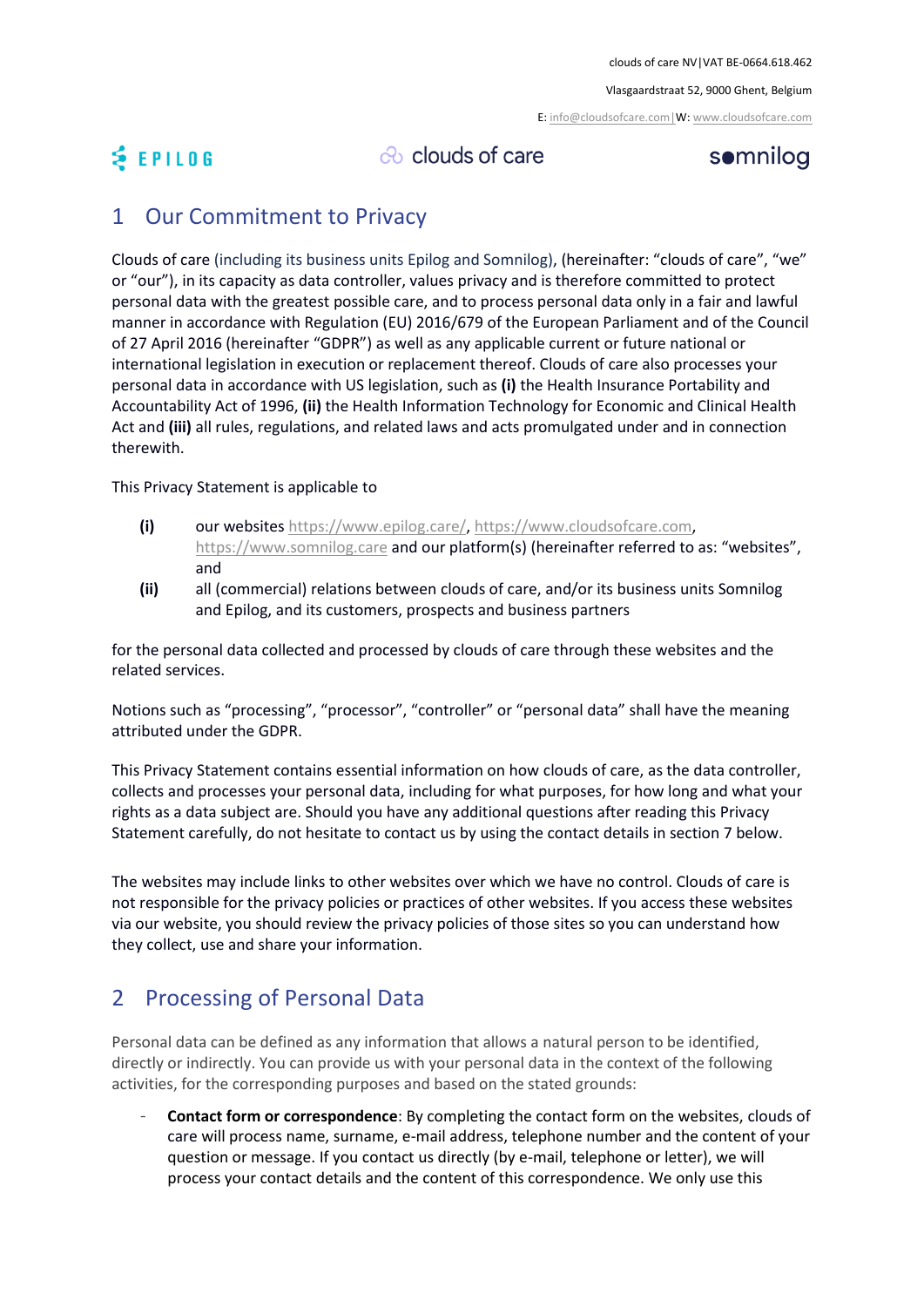## **SEPILOG**

#### $\infty$  clouds of care



information to sufficiently handle your question or message. We process this personal data on the basis of the execution of a contract. We don't rely on your consent to process your personal data in this context, because the processing of your contact information and the content of your message or question is necessary for us to be able to provide you with an answer.

- **For the provision of our products & services**: When you buy certain products or services from Clouds of Care, we collect your contact details and billing data. This is for the purpose of providing our services and managing our (customer) relationship and on the basis of your purchase agreement with clouds of care. We keep this information for 7 years after the last contract was concluded.
- **For sales and marketing purposes**: If you are a customer of the services or products of clouds of care, then we can use your name and contact details for direct marketing campaigns, to inform you on promotions with regard to the products and services clouds of care provides of which we suspect they will be interesting to you. We can also use the data to make targeted offers, e.g. via email, or to display an advertisement on our own websites. To the extent permitted by law, we send these communications or place the advertisements, based on the legitimate interest of clouds of care, if we notice that you are interested in or benefit from our services or products. If required, we will obtain your prior consent for these purposes. It will be just as easy to withdraw consent as it is to provide it. clouds of care stores your personal data that is used for sales and marketing purposes until 3 years after you're no longer a customer.
- **Optimization and tailoring of the websites and communication to you**: On the basis of our legitimate interest to do so, we can process your web behavior (e.g. click rates, time spent in websites, the type of browser you use,…) in aggregate to allow us to optimize the websites and our communication to you.
- **Processing of personal data via social media**: clouds of care is also active through social media platforms (e.g. LinkedIn). When you use these platforms, you may be sharing certain personal data with them. The processing of your personal data by these platforms is subject to the privacy policy of the relevant platform. In addition, we can also process personal data that you share with us via social media platforms. The legal basis that we apply in this case depends on the situation and context. If you for example request more information about our services via social media, the legal basis that we apply for this use of your personal data is the necessity for the performance of the agreement.
- **Other relations**: We collect contact details of our current or future suppliers and partners. We process this information to enter into our agreements and to manage our relationships or collaborations. This processing is therefore based on the conclusion and execution of our contracts and business relations. Clouds of care keeps this personal data for 7 years after the last contract was concluded.

Clouds of care commits to process your personal data only in a way that is compatible with the purposes for which the data were initially collected.

### 3 Your Rights as a Data Subject

One of the aims of the GDPR is to empower individuals and to give them control over their personal data. Subject to the provisions of the GDPR and to the extent applicable, you have the possibility to exercise the following rights as described in the GDPR, subject to certain limitations:

**Right to information**: You have the right to be informed about how your personal data is being processed (in particular, which personal data is being processed, for what purposes

*clouds of care – Privacy Statement Ver. 0: 2022-05-31 UNCONTROLLED if printed* Page 2 of 5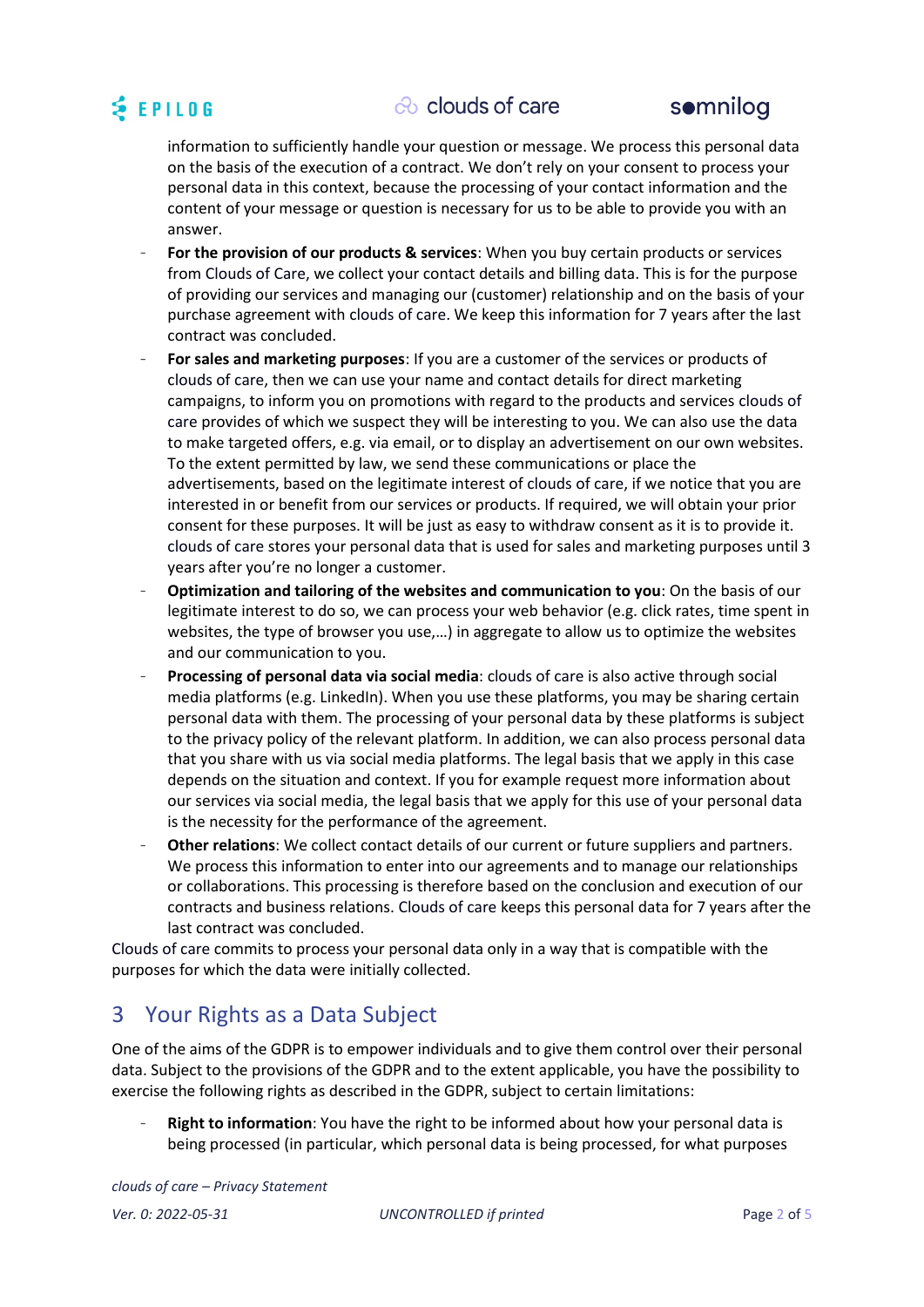

and on the basis of which legal ground). The privacy statement you are reading right now aims to do just this.

- **The right of access**: You have the right to access your personal data and to request a copy of the personal data.
- **Right to rectification**: You have the right to have incorrect personal data corrected, or incomplete personal data completed.
- **Right to erasure**: You can request the erasure of the personal data that is being kept about you. The request to erase your personal data cannot always be granted, for example due to contractual or legal obligations.
- **Right to object**: You have the right to object to the processing of your personal data, for example if the processing takes place on the ground of the legitimate interest or on the ground of the public interest of clouds of care processing your data. When your personal data is used for direct marketing purposes, you have an absolute right to object to this processing activity.
- Right to withdraw consent: For the processing of your personal data collected by clouds of care with your consent, you can withdraw your consent at any time. However, the withdrawal of your consent does not apply to processing carried out by clouds of care prior to your withdrawal.
- **Right to restriction of processing**: You have the right to obtain restriction of processing in certain situations, for example if you contest the accuracy of the personal data, for a period enabling clouds of care to verify the accuracy.
- **Right to data portability:** You have the right to receive the personal data concerning yourself, processed by clouds of care, in a structured, commonly used and machine-readable format and/or to transmit those data to another controller.
- **Right to lodge a complaint**: In case of issues, we encourage you to contact clouds of care in order to reach an amicable solution. However, if you believe an amicable solution is not possible or desirable, you can use your right to lodge a complaint with the Belgian Data Protection Authority: Gegevensbeschermingsautoriteit, Drukpersstraat 35, 1000 Brussels, Tel +32 (0)2 274 48 00, e-mail: [contact@apd-gba.be.](mailto:contact@apd-gba.be)

As clouds of care is acting as a data controller for the purposes of these websites, you, as a data subject, can send a request to exercise your rights to us. We will make sure to handle your request in accordance with the GDPR.

When submitting a request to exercise your rights, clouds of care may ask for additional information to verify your identity.

If processing your request requires unreasonable measures (e.g. it is technically or organizationally almost impossible or extremely costly) then clouds of care can charge you reasonable compensation in light of the administrative costs involved in fulfilling the request. Clouds of care can also refuse to process requests that are excessive, particularly due to their repetitive nature.

You can contact us with any questions or requests by sending an e-mail to [privacy@cloudsofcare.com.](mailto:privacy@cloudsofcare.com)

#### 4 Recipients and International Transfers

Clouds of care will refrain from disclosing or selling personal data of data subjects to third parties as well as publicly disclosing data subjects' personal data, unless in the following specific cases: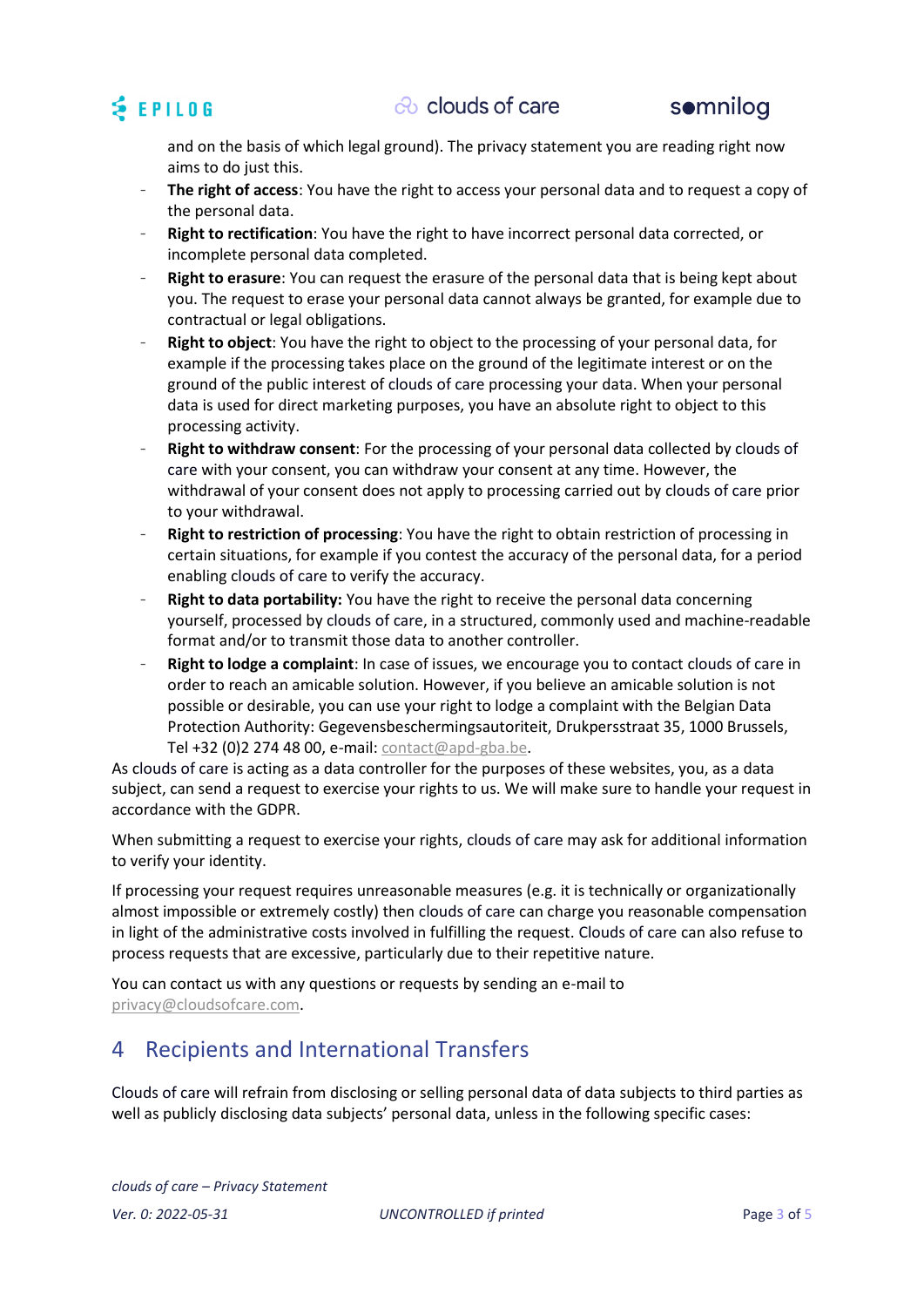



- Personal data can be shared between the different branches of clouds of care, in case this transfer is required for the provision of our products or services in line with the predetermined purpose;
- Purchasers, or potential purchasers, of all or part of clouds of care's business (and their professional advisors);
- Personal data can be shared with third party service providers to which clouds of care outsourced certain processing activities (such as accounting, marketing, transport of deliveries, payment processing, database management, …). These third parties are bound by contractual obligations to keep your personal data confidential and appropriately secure, such as ((i) hosting companies (hosting our online platforms), (ii) technology / marketing tool companies (helping us manage our customers and deliver messages), (iii) analytics companies (helping us improve the experience) and (iv) event companies (helping us manage events); and
- government authorities, regulatory agencies and law enforcement officials, if required for the purposes specified above, if mandated by law, or if required for the legal protection of our legitimate interests in compliance with applicable data protection laws.

Regarding international transfers of personal data and processing outside the European Economic Area (EEA), your data are only transferred other branches of clouds of care or to parties in third countries, such as software providers and cloud or mailing services, when permitted under the applicable data protection legislation. We guarantee appropriate safeguards which ensure that your rights are also respected by the data recipient outside the EEA in accordance with an adequate level of data protection.

### 5 Retention of your Personal Data

Clouds of care does not retain your personal data longer than strictly necessary for the realization of the purposes for which we received the data, e.g. for the execution of a contract or for fulfilling a legal obligation. The retention periods differ with regards to the type of processing activity and the purpose for which the personal data were collected.

For example, personal data may be retained for a longer period if there is a legal or regulatory reason to do so, or for a shorter period if the data subject objects to the processing of his/her personal data and if there is no longer a legitimate reason for us to retain them.

We guarantee to only provide limited access to archived data and to remove or render anonymous your personal data if the retention period has passed.

#### 6 Security and Confidentiality of your Personal Data

Clouds of care has taken technical and organizational security measures to prevent the destruction, loss, falsification, alteration, unauthorized access or disclosure of your personal data to third parties and any other unauthorised processing of these data. Notwithstanding clouds of care's actions in this context, an infallible level of security cannot be guaranteed. Since no method of transmission or forwarding over the internet, or any method of electronic storage is 100% secure, clouds of care is, in this context, not in a position to guarantee absolute security.

We have made every effort to ensure the confidentiality, integrity and availability of the information systems and services that process personal data. These measures include the appointment of a DPO, access control, cryptography, physical security, operational security, security of communications,

*clouds of care – Privacy Statement*